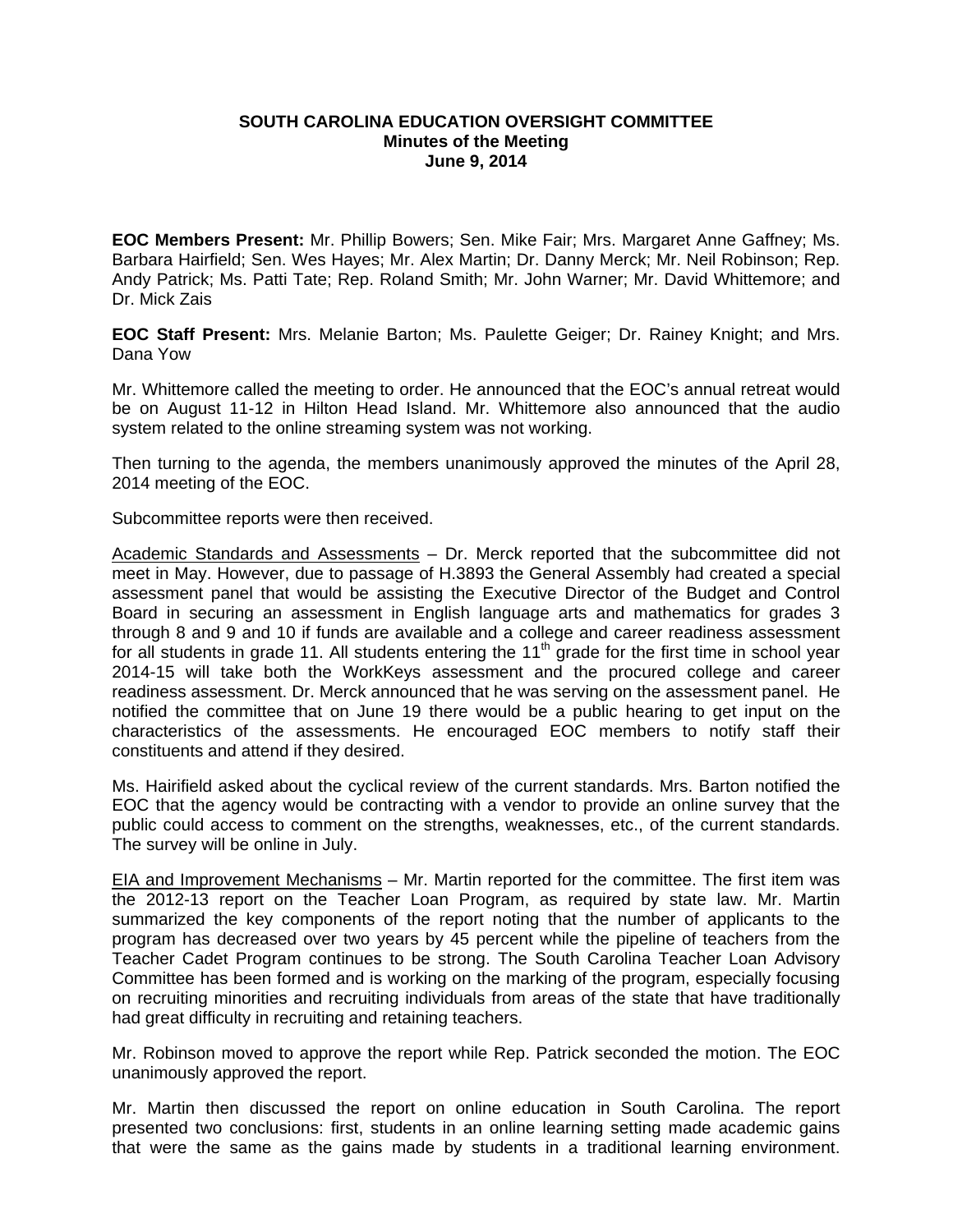Second, all constituents of the online learning setting (students, parents, and teachers) reported more favorable attitudes regarding the learning environment of their schools.

Mr. Martin then called upon Mrs. Barton to provide an update on the Fiscal Year 2014-15 General Appropriation Bill. Mrs. Barton focused on the funding of the Governor's education initiative and of the Read to Succeed legislation. She discussed the funding of technology, reading coaches, expansion of the Child Development Education Pilot Program (CDEPP), increased funding of summer reading camps, and the early literacy assessment.

Public Awareness Subcommittee – Mrs. Hairfield noted that the subcommittee had not met but the staff continues to implement the Communications Plan for school year 2014-15.

Then Mr. Whittemore recognized Dr. Knight to provide an overview of the model district reading plan. The Read to Succeed legislation requires that the district reading plan that was piloted this year in districts must be used in school year 2014-15 while the Read to Succeed Office develops a state reading plan. Thirty-three educators met in August at the EOC and looked at reading plans of other states including Georgia, North Carolina, Mississippi and Florida. Then between November and December the group designed a South Carolina plan. In the spring semester twelve districts piloted the plan, providing input to the EOC. The EOC staff has met with over 400 individuals, including English language arts coordinators, superintendents and assistant superintendents, who have participated in designing and redesigning the plan.

Dr. Knight also discussed two initiatives that the EOC will undertake this summer as part of the P-20 reading initiative. The EOC will work with 20 districts to evaluate pre- and post-camp reading achievement levels and to document the best practices used in these summer reading camps. Then this fall Dr. Knight will report back to the EOC. In addition to a survey, Dr. Knight and EOC staff will visit each summer reading camp in these districts to document the programs. And, finally, the EOC and South Carolina ETV will work together to showcase two districts, Barnwell 45 and Darlington, who have designed innovative approaches to the summer reading camp. Barnwell 45 has focused on engaging the business and faith-based community while Darlington is expanding its summer reading camp to address the needs of younger children as well as rising fourth graders in addition to utilizing the camps as an opportunity for professional development for teachers.

Mr. Bowers commented that some schools and districts have too few students to provide a program. Dr. Zais commented that districts need flexibility in meeting the needs of its struggling readers.

Readiness Assessment of Early Literacy - The General Assembly approved a proviso in the budget that requires the EOC to recommend the characteristics of an early literacy readiness assessment to the State Board of Education by July 30, 2014. Mrs. Barton presented to the EOC a document proposing nine characteristics of such an assessment. The characteristics were developed from multiple sources including the January 2014 report on the CDEPP program and from individuals who participated in the P-20 reading initiative. Mr. Neal asked about the early literacy assessment and whether Head Start entities would be able to use the assessment. Sen. Fair and Mrs. Baton commented that the proviso allows does "publicly" funded four-year-old providers to use the assessment, and thus includes Head Start.

To meet the timeframe for procuring the assessment, Mr. Robinson moved to approve the characteristics of the early literacy assessment and then forward the recommendations to the Board of Trustees for the Office of First Steps to School Readiness for its consideration. If any changes are made, then the EOC staff would communicate those changes to EOC members who would then record their approval via online voting. Mr. Martin seconded the motion. The EOC approved the motion with Mr. Warner asking to be recorded as voting no.